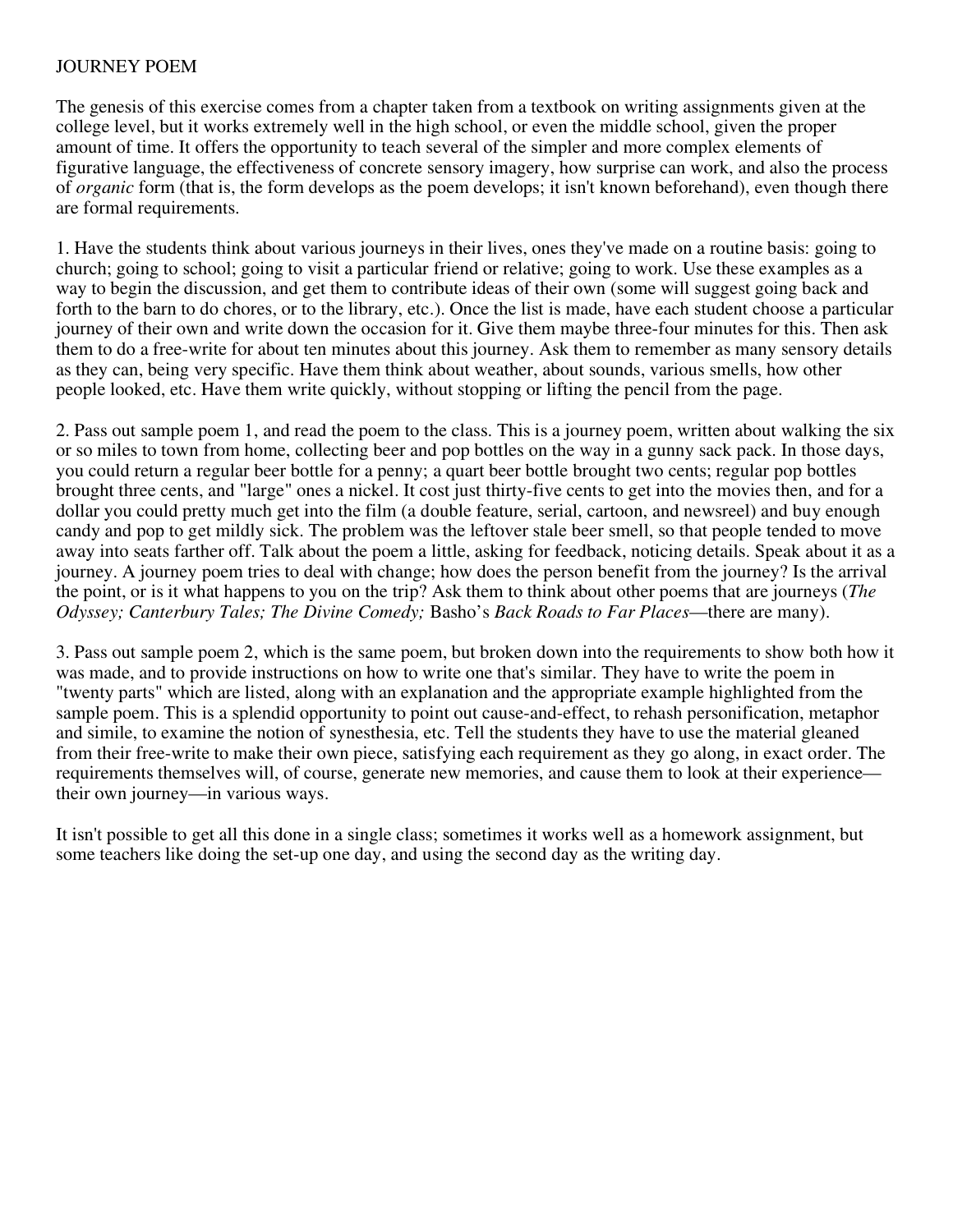Beer bottles line the ditches all the way to town like beach drift after a storm. In each bottle there is a message which has evaporated. With my gunny sack pack, I look like a humped, arthritic old tramp. The clink of glass is a music that changes with the miles, changes as the weight of the pack ropes cuts into my thumbs. The air is summer on the tongue, but the soaked cloth stinks of stale hops, of spit, old rainwater, smells like the weight of a ticket to *Flash Gordon in the Caverns of Mongo*. There are still messages in these bottles, and every storekeeper, any small kid, can read them. At Heart Lake, a single heron kites from the cattails, and floats in a June wind that doesn't know what a *dweeb* is. A heavy rain begins, because it's Saturday, and there's a serial between the double features. I'm readier than Freddier, and jammier than Jim. At Fergie's Market the clerk sniffs at the bottles spilling from my bag. His eyes are hard as he counts out the shiny quarters of respectability. His grin is the grill of a hearse. I dig through the grave he puts me in and surface in line for the matinee. Little Sammy tells the clerk he is eleven. He will tell her this for so many years that always the simple act of eating popcorn will make him feel younger. I take a seat in the licorice dark, cloaked in the stench of old beer, wrapped in a silence so profound the noise vibrates inside my head like a shout. *En la oscuridad, todos los ojos tienen lenguas.* In the darkness even the eyes have tongues. The walls gossip, the sticky floor points me out. All around me people leave their seats, until I am the single bottle left in its fragile case, this memory a wind blowing across the glass rim of time.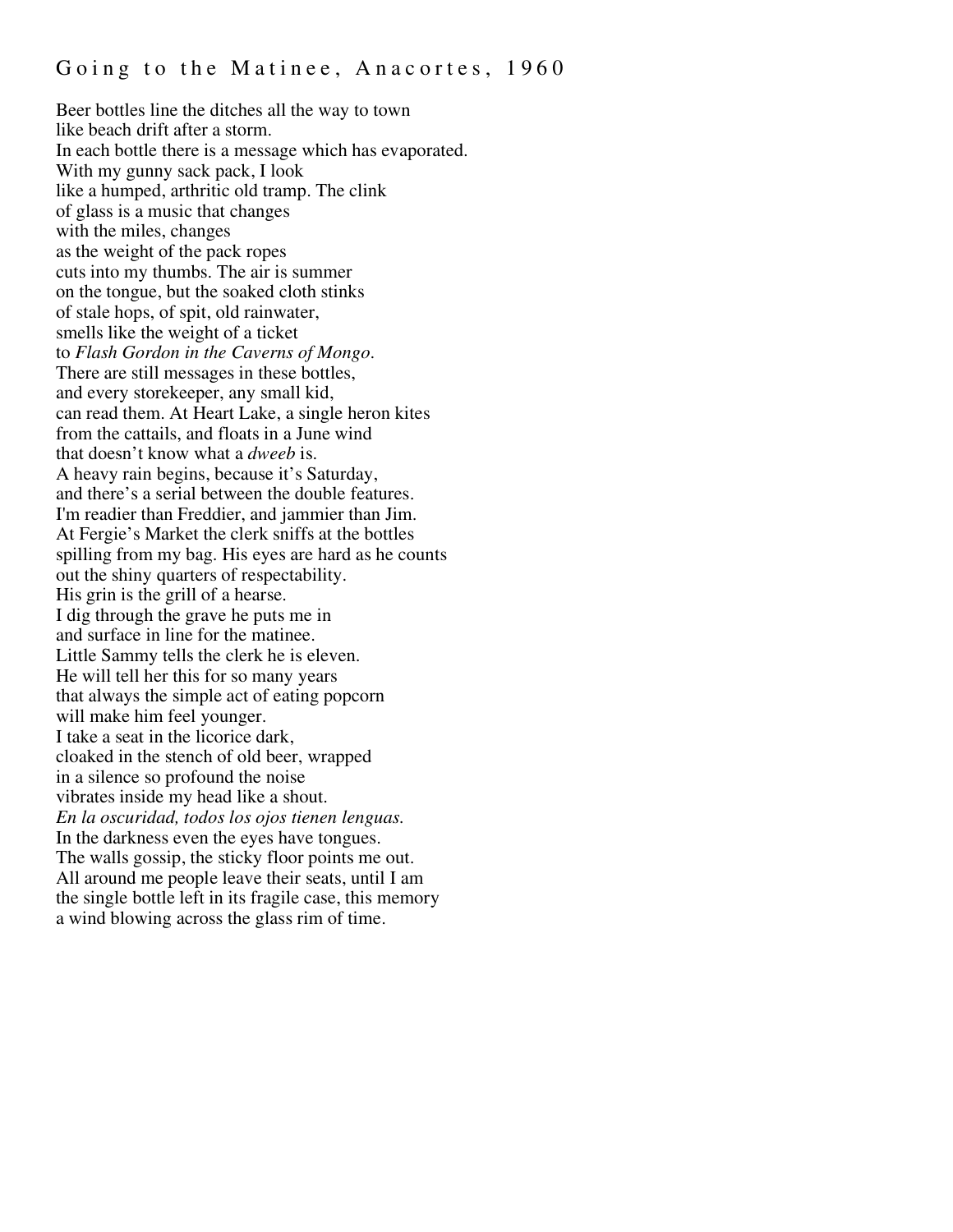Here is the same poem, broken down to illustrate how it follows a formula with 20 requirements.

1. Begin the poem with a metaphor or simile.

Beer bottles line the ditches all the way to town **like beach drift after a storm**.

2. Say something specific but utterly preposterous.

In each bottle there is a message which has evaporated.

3. Use at least one image, in succession, for each of the five senses: sight, touch, sound, taste, smell.

With my gunny sack pack, I look like a humped, arthritic old tramp. **[sight]**. The clink of glass **[sound]** is a music that changes with the miles, changes as the weight of the pack ropes cuts into my thumbs **[touch].** The air is summer on the tongue, **[taste]** but the soaked cloth stinks of stale hops, of spit, old rainwater, **[smell]** . . .

4. Use an example of *synesthesia* (mixing the senses). **smells like the weight** of a ticket

5. Use the proper name of a person, & a place.

**to** *Flash Gordon in the Caverns of Mongo***.**

6. Contradict something you said earlier in the poem.

**There are still messages** in these bottles, and every storekeeper, any small kid, can read them. . .

7. Change direction, or digress from the last thing you said (digression: stopping what you're talking about to talk about something else).

At Heart Lake, a single heron kites from the cattails, and floats in a June wind

8. Use a word (slang? not obscene, please) you've never seen in a poem.

that doesn't know what **a** *dweeb* is.

9. Use an example of false cause-effect logic.

A heavy rain begins, because it's Saturday, and there's a serial between the double features.

10. Use a piece of "talk" you've actually heard (preferably in dialect and/or which you don't understand).

I'm readier than Freddier, and jammier than Jim.

11. Create a metaphor using the following construction: "The (**adjective**) (**concrete noun**) of (**abstract noun**)"

At Fergie's Market the clerk sniffs at the bottles spilling from my bag. His eyes are hard as he counts out the **shiny quarters of respectability**.